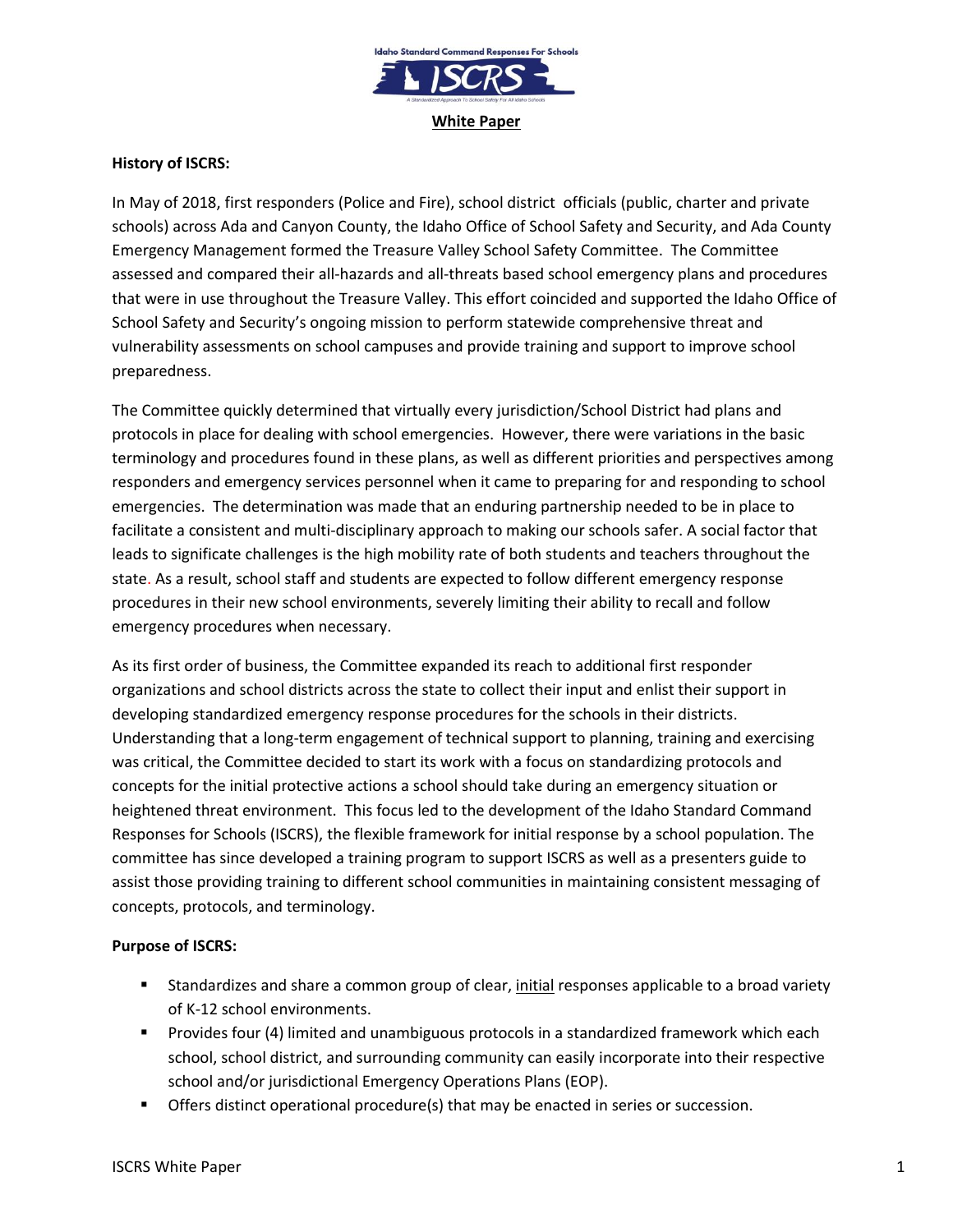

- Accounts for the "in Loco Parentis" responsibilities of school staff, i.e., the legal and ethical responsibility to "stand in the place of the parents" for a child.
- **EXEC** Acknowledges the mobile nature of modern education and student populations.
- **Allows for sustainability by providing free training and materials.**
- Draws from familiar procedures (examples: Run/Hide/Fight, Avoid/Deny/Defend, CRASE etc), existing training/experience, and prevalent lessons learned from past school-related emergencies.
- Strengthens partnerships among school communities and first responders to build and enhance a culture of safety and preparedness.
- NOTE: ISCRS has been designed for schools and doesn't impact or alter police/fire response.

### **ISCRS Protocols:**

The approach to training schools on the Idaho Standard Command Responses for Schools focuses on training for administrators, teachers and students for the IMMEDIATE response to a threat and/or hazard. The command responses can be enacted in series or succession. The command responses focus on the following:

- **EVACUATION** 
	- o Removing students and staff from dangerous situations inside a building*.*
	- $\circ$  Staff are expected to be aware of their surroundings and make decisions based on active awareness of circumstances
	- o Movement must be safe, controlled and intentional.
- REVERSE EVACUATION
	- $\circ$  Removing students and staff from dangerous situations outside a building.
	- o This command response can be used for the following:
		- Dangers on the playground or outside,
		- **EXECUTE:** Law enforcement activity or other emergencies.
	- $\circ$  Instituted at the discretion of the principal/designee for any situation that poses a threat to the life safety of students, staff or visitors.
- HALLCHECK
	- $\circ$  Detecting and protecting from potential threats or other emergencies while continuing instruction
	- $\circ$  Procedure for responding to lower level threat/emergencies inside a school
	- o Focus on a high level of active awareness
	- o Examples of when this command response would be used:
		- Disruptive person,
		- unknown person on campus,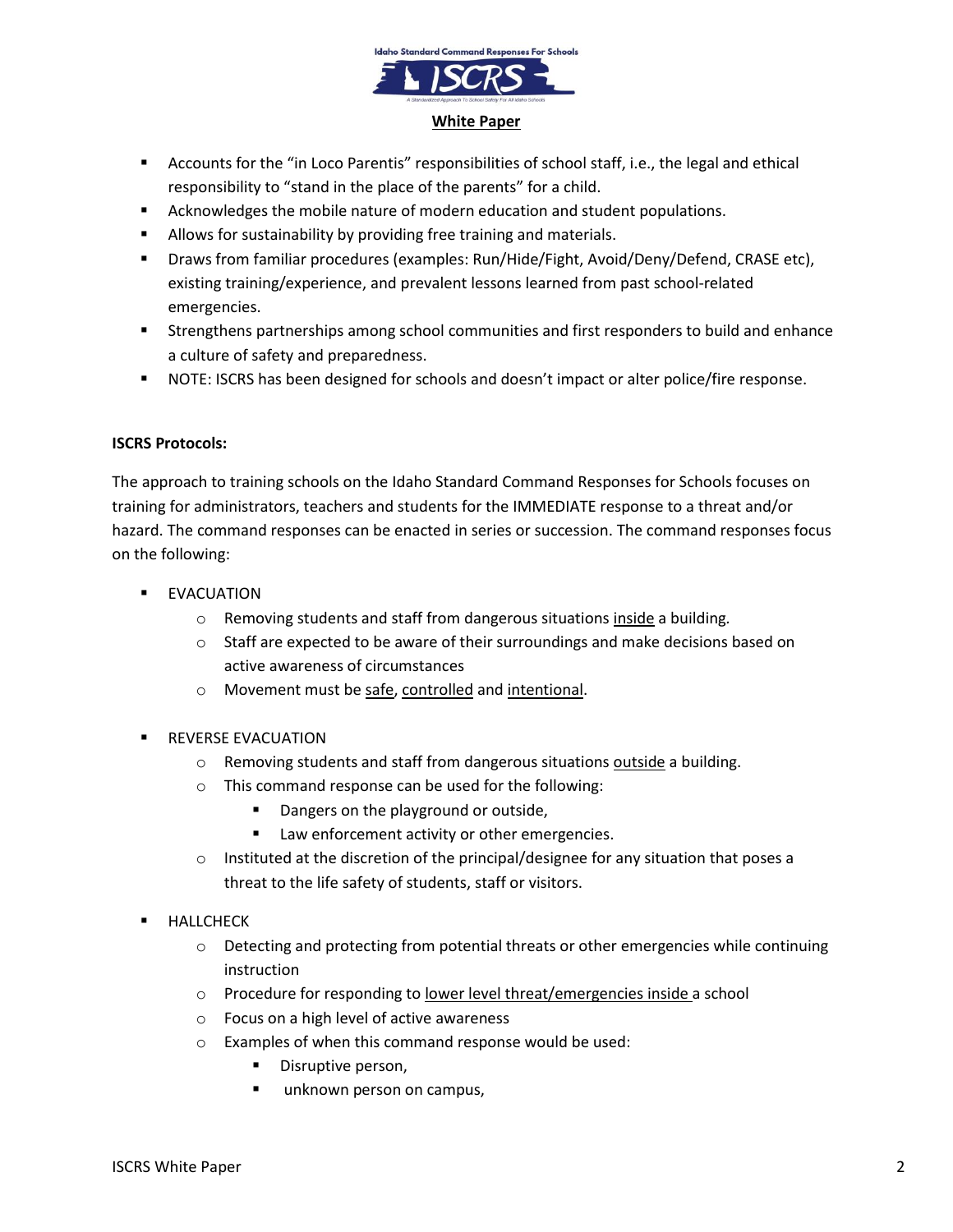

- out of control student,
- medical issue or
- Any other unknown situation in and/or around a school building.
- LOCKDOWN MOVE/SECURE/DEFEND
	- $\circ$  Procedures for staff and student to respond to an imminent threat or active violence inside a school.
	- $\circ$  Options based approach that allows each individual to process information and make a decision.

### **ISCRS and the Continued Work:**

The committee understands that school safety and security is an ongoing process and is continuing to reach out to first responders and their respective school districts around the state to educate them on ISCRS and provide information to those interested in ISCRS. At the same time the committee understands that some jurisdictions or districts are set on using the procedures they have in place, but the committee is available and willing to provide the procedures to anyone who is interested or in need of standardize emergency response procedures for their schools/district. The overall goal is to try and standardize school emergency procedures for the betterment of all Idaho schools and their surrounding communities.

For the upcoming school year (2019-2020), ISCRS will be implemented into numerous school districts around the state. Also, area PIO's will be sharing information on ISCRS so that all parts of Idaho are aware of the procedures and have the opportunity and/or ability to obtain additional information.

Special thanks to the agencies and school districts that helped or have supported in the development of this project. *The "Agencies in Support of ISCRS" consist of those who have expressed interest in ISCRS and/or are implementing ISCRS into their schools.*

| <b>Agencies on the ISCRS Committee</b> | <b>Agencies Supporting ISCRS</b> |
|----------------------------------------|----------------------------------|
| Ada County Emergency Management        | Aberdeen School District         |
| Ada County SO                          | <b>Blackfoot PD</b>              |
| Ambrose School                         | Bonneville County SO             |
| <b>Bishop Kelly</b>                    | <b>Bonneville School Dist</b>    |
| <b>Boise Fire</b>                      | Caribou Co. SO                   |
| <b>Boise PD</b>                        | Cassia County SO                 |
| <b>Boise School Dist</b>               | Cassia School Dist               |
| Caldwell PD                            | <b>Challis school District</b>   |
| Caldwell School Dist                   | Clark Co. School District        |
| Canyon County SO                       | Clark Co. SO                     |
| Eagle Fire                             | Emmett PD/Fire                   |
| Idaho Office of School Safety          | Franklin Co. SO                  |
| Kuna Fire                              | <b>Fruitland PD</b>              |